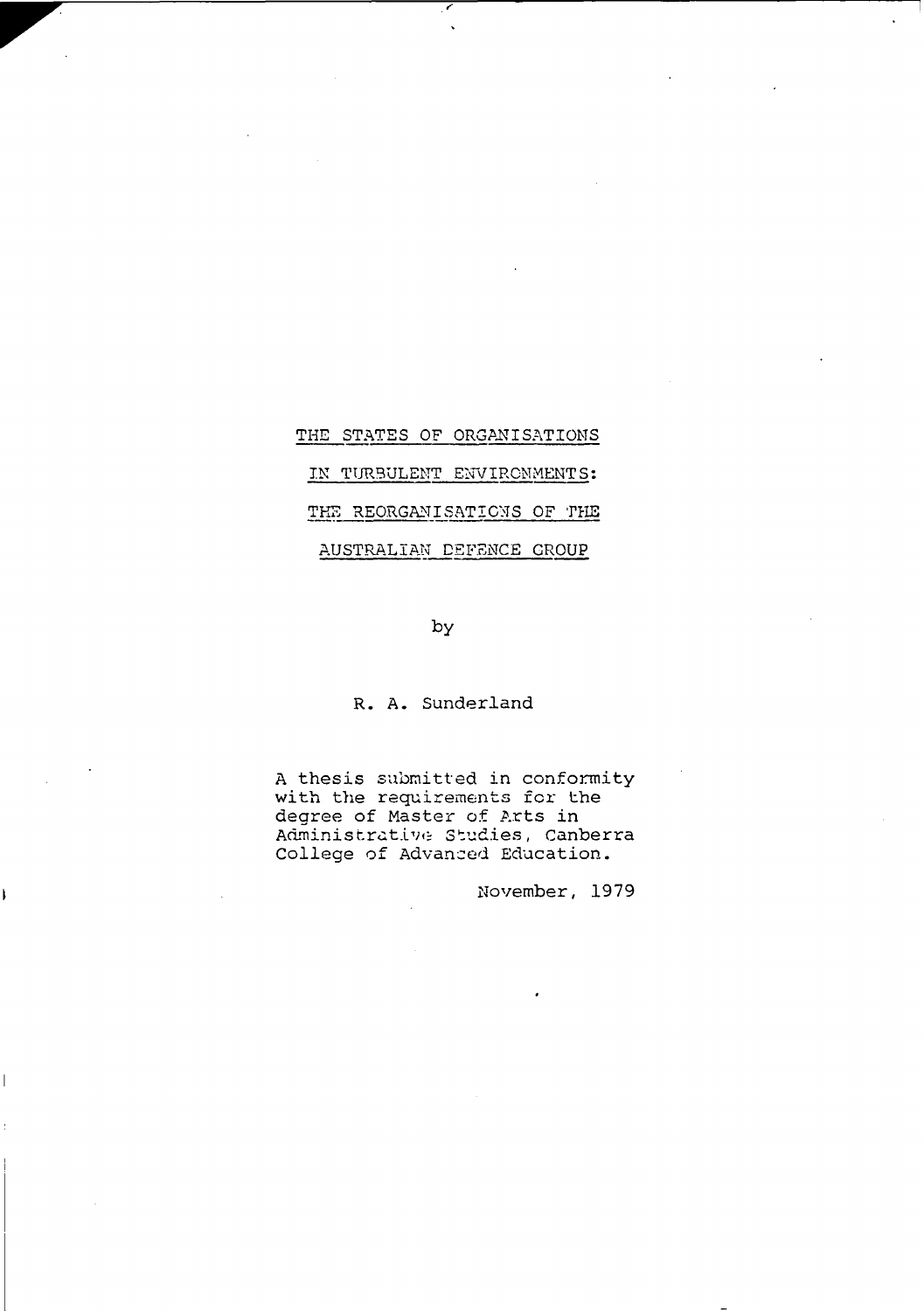#### ABSTRACT

The contemplation of the reorganisations of the Australian Defence Group of departments over the past 34 years led to a notion that for organisations operating in turbulent environments there may exist a hypothetical relationship between perceived environmental uncertainty and organised complexity. This hypothetical relationship is described as 'coping' and is based on an assumption that in an organisational setting, individuals make some form of response to changes in their environment and this response is manifest in organisational change.

The notion of this hypothetical relationship also led to the development of two 'ideal type' models the Coping Model and the Overload Model. The application of contingency theory through the Overload Model showed that the State of an Organisation could be defined according to its mode of existence in relation to some optimal level of information processing and some optimal level of organised complexity. A typology of the States of Organisations has been derived from the Overload Model and design strategies which are appropriate to each state have been ranked according to an ordinal<br>preference scale. The 'ideal type' models have allow The 'ideal type' models have allowed subjectively weighted judgements to be made about the present state of the Defence organisation and the ranking of design strategies to avoid the perceived undesirable state of overload.

The Department of Defence is now imputed to be in a state of 'disorganisation'. The Overload Model suggests that there has been an over-investment in vertical information systems at the expense of lateral relations. The policy-making implication of this suggestion is that the state of 'overload' can be avoided through a reduction in organised complexity and the creation of lateral relations. This can be achieved if the Central Office is restructured to reduce the number of committees and if appropriate co-ordinating representatives are placed in the Service Offices.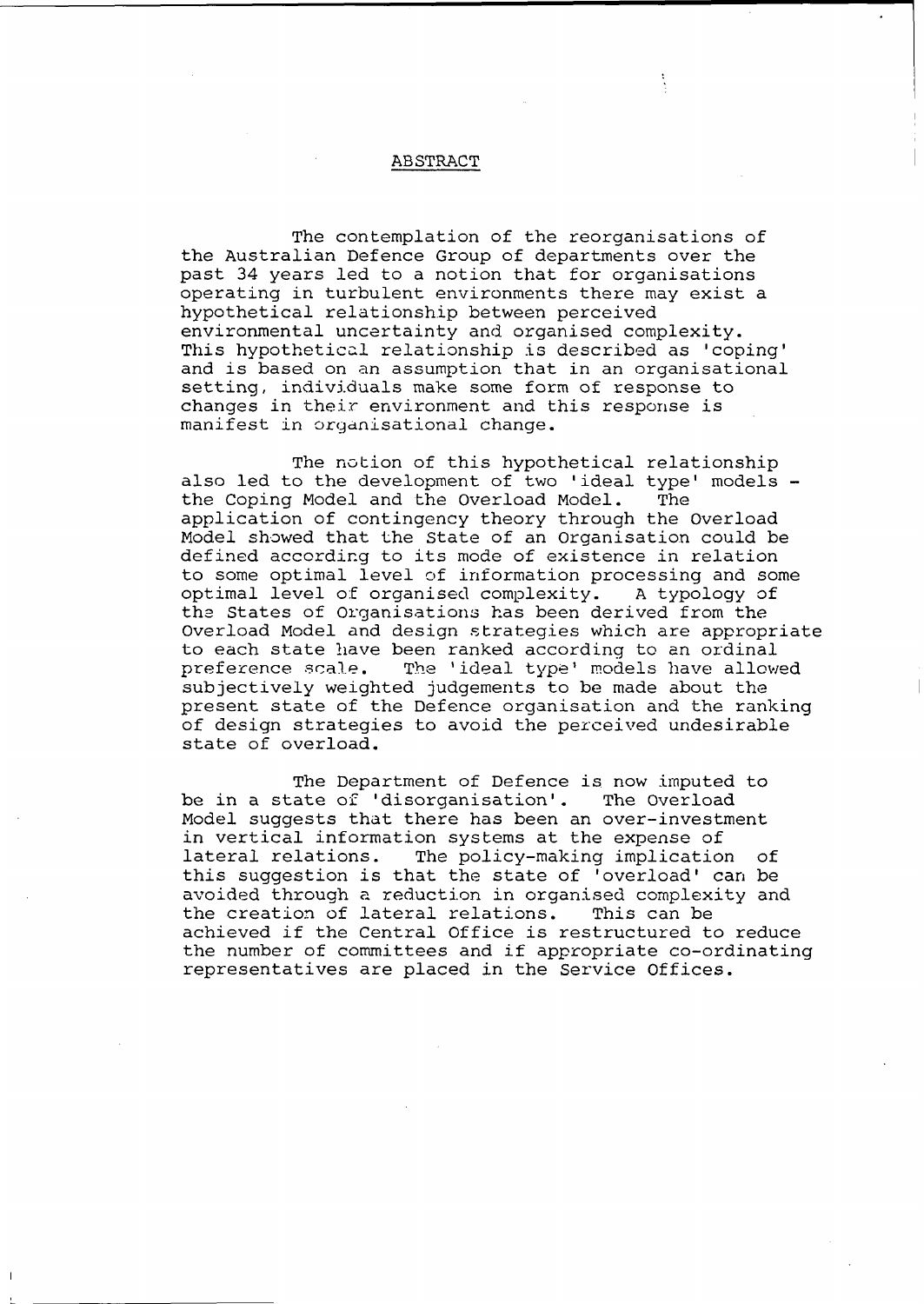CONTENT S Page

 $\mathbf{i}$ 

| Foreword                                             |                                                                   | $\mathbf{I}$    |
|------------------------------------------------------|-------------------------------------------------------------------|-----------------|
| Chapter 1 - Introduction                             |                                                                   | 8               |
|                                                      | Coping with Uncertainty                                           | 8               |
|                                                      | Domain Decision-Makers in the<br>Australian Department of Defence | 10              |
|                                                      | Identification of the Problem                                     | 12 <sup>°</sup> |
|                                                      | Definition of the Problem                                         | 19              |
|                                                      | Aim and Hypotheses                                                | 21              |
|                                                      | Conceptual Framework                                              | 22              |
|                                                      | The Analysis of Sequential Change                                 | 24              |
|                                                      | A Concept of Environment                                          | 26              |
|                                                      | Perceived Environmental<br>Uncertainty (PEU)                      | 28              |
|                                                      | Coping                                                            | 32              |
|                                                      | Coping Model                                                      | 37              |
|                                                      | Defence Re-organisations:<br>The<br>Normative Aspects             | 38              |
| Chapter 2 - History of Defence Group Reorganisations |                                                                   |                 |
|                                                      | Organisational Change in Defence                                  | 44              |
|                                                      | Reorganisations of the Australian<br>Defence Group                | 48              |
|                                                      | The 1947 Organisation                                             | 49              |
|                                                      | The Morshead Report                                               | 50              |
|                                                      | The Higher Defence Machinery in<br>the 1960's                     | 55              |
|                                                      | The Fairhall Reforms                                              | 56              |
|                                                      | Administrative Difficulties<br>in the Early 1970's                | 60              |
|                                                      | The Labour Party and Defence<br>Administration                    | 62              |

Í

I  $\mathbf i$ 

÷,

 $\frac{1}{3}$ 

 $\hat{\textbf{z}}$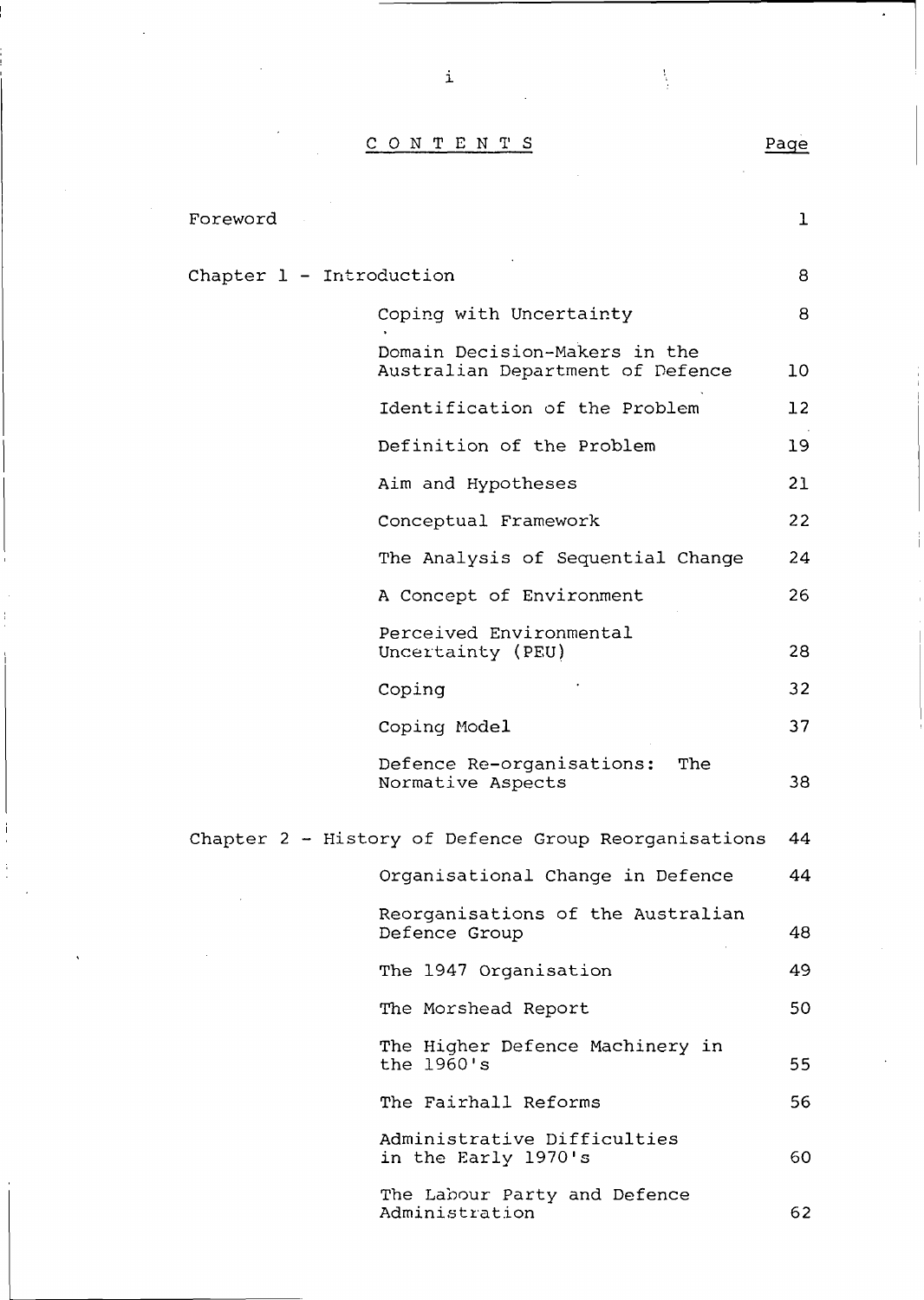| The Tange Report                                     | 64               |
|------------------------------------------------------|------------------|
| Appendix 1 - Higher Defence<br>Machinery - 1947      |                  |
| Appendix 2 - Higher Defence<br>Machinery - 1969      |                  |
| Appendix 3 - Higher Defence<br>Machinery - 1978      |                  |
|                                                      |                  |
| Chapter 3 - The Nature of Organised Complexity       | 70               |
| Introduction                                         | 70               |
| Structural Properties                                | 70               |
| Threshold Effects                                    | 73               |
| The Elements of Organised<br>Complexity              | 75               |
| Optimal Organised Complexity                         | 78               |
| Optimal Information Processing                       | 80               |
| Uncertainty and Information                          | 82               |
| Information Processing                               | 84               |
| Creation of Slack Resources                          | 87               |
| Creation of Self-Contained Tasks                     | 88               |
| Investment in Vertical<br>Information Systems        | 88               |
| Creation of Lateral Relations                        | 90               |
| Cause and Effect Relationships                       | 93               |
| The Overload Model                                   | 100              |
| A Conceptual Approximation of<br>the Coping Function | 104              |
| Chapter $4$ - The States of Organisations            | 108              |
| Introduction                                         | 108              |
| Restructured Overload Model                          | 110 <sup>1</sup> |

 $\bar{\bar{1}}$ 

Page

 $\frac{1}{2}$ 

 $\cdot$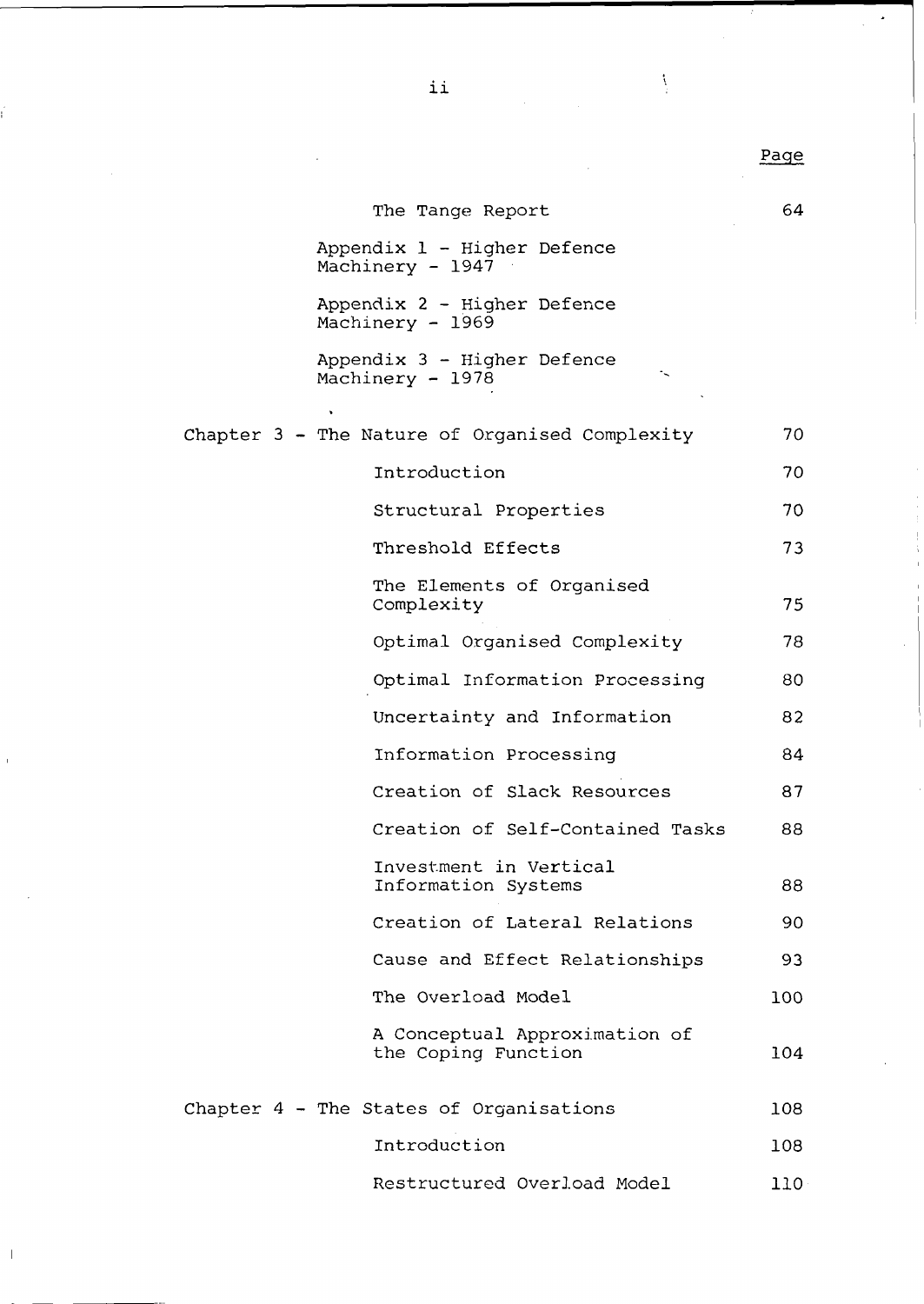|                         |                                                                  | <u>Page</u> |
|-------------------------|------------------------------------------------------------------|-------------|
|                         | Preferred Design Strategies                                      | 114         |
|                         | Mixed Situations                                                 | 121         |
|                         | Summary                                                          | 123         |
|                         | Chapter 5 - The Department of Defence and the<br>Coping Function | 126         |
|                         | The Ideal Type Organisation                                      | 126         |
| $\ddot{\phantom{0}}$    | Operational Statements of<br>Design Strategies                   | 128         |
|                         | Organisational Changes                                           | 133         |
|                         | Phase 1, 1945 to 1958                                            | 134         |
|                         | Phase 2, 1959 to 1972                                            | 136         |
|                         | Phase 3, 1973 to Present Date                                    | 140         |
|                         | The State of the Organisation                                    | 142         |
|                         | Appropriate Strategies                                           | 151         |
| Chapter 6 - Conclusions |                                                                  | 157         |
|                         | The Coping Mechanism                                             | 157         |
|                         | The Coping Problem                                               | 159         |
|                         | The Solution to the Coping<br>Problem                            | 161         |
|                         | Postscript                                                       | 168         |
| Bibliography            |                                                                  | 170         |
| Addendum                |                                                                  | 176         |

 $\frac{1}{2}$ 

III

 $\frac{1}{2}$ 

 $\ddot{\phantom{0}}$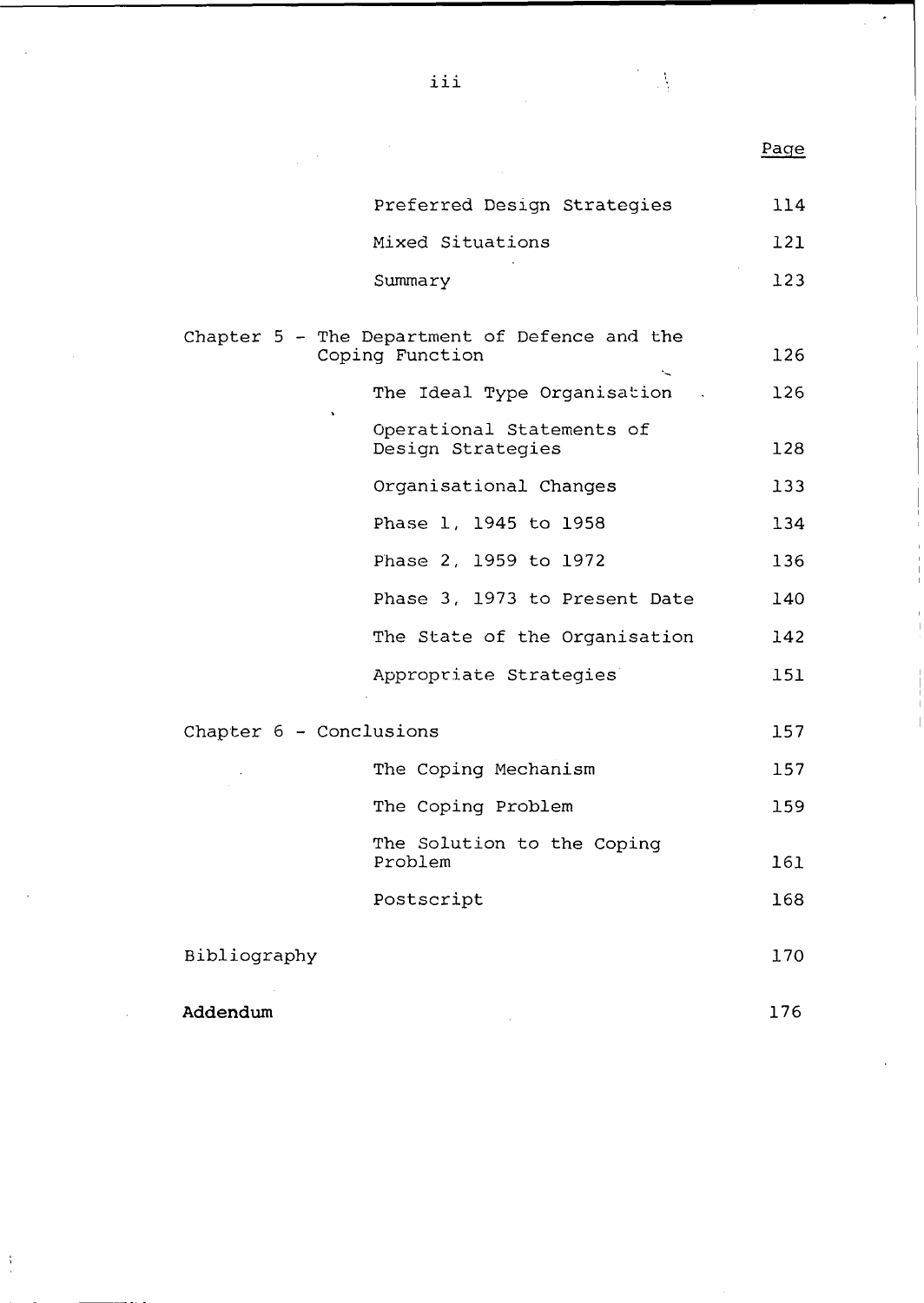#### LIST OF FIGURES AND TABLES

- Figure 1 Basic Model for Uncertainty Perception
- Figure 2 Coping Model
- Figure 3 Continuum of States
- Figure 4 The States of an Organisation
- Figure 5 Staff Percentage Versus Size
- Figure 6 Information Processing Systems
- Figure 7 Organisation Design Strategies
- Figure 8 Overload Model
- Figure 9 Design Strategy Vectors
- Figure 10 Time-Series Diagram
- Figure 11 Restructured Overload Model
- Figure 12 The States of Organisations
- Figure 13 Preference Matrix
- Figure 14 Time-Series Diagram Defence Re-organisations - 1945 to Present Date
- Figure 15 Interpretation of Time-Series Diagram
- Figure 16 Influence in Decision-Making
- Figure 17 New Authority Relationships for Defence
- Table 1 Elements of Design Strategies
- Table 2 Operational Statements
- Table 3 Empirically Derived Data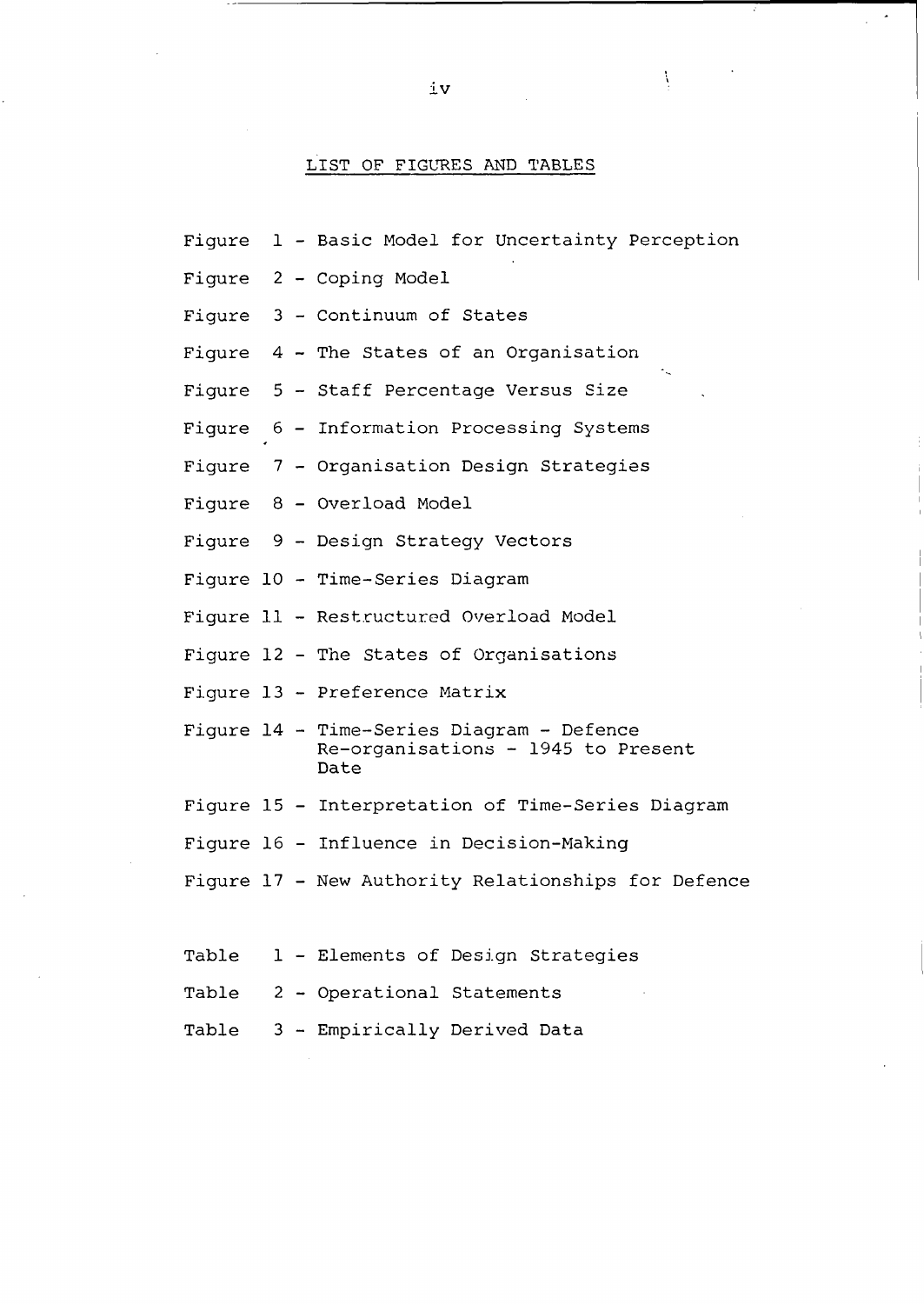#### FOREWORD

One of the fundamental lessons derived from the study of history is that the outcomes of decisions seldom correspond with the original intentions of the decision-makers.<sup>1</sup> The realities of life are complex. It is beyond the capabilities of ordinary man to foresee all the consequences of a decision and all the uncontrollable outcomes of actions which may impact one upon another. Perfect knowledge can only be assumed and thus we can only know what are fragments of reality. We can attempt to reach an understanding of reality with the aid of concepts or by constructing models to describe an order of relationships which approximate reality.

The theoretical models presented in this thesis have emerged from the contemplation of the re-organisations of the Australian Defence Group of Departments over the past 34 years. The insights gained led to the notion of a hypothetical relationship between the complexity of the organisation and the perceived environmental uncertainty of the decisionmakers who controlled the organisation. This notion in turn led to an examination of two separate areas of theoretical and empirical research into complexity and

 $\mathbf{1}$ 

Simon, Herbert A., Administrative Behaviour, (Second Edition, New York, The McMillan Company, 1957), Foreword.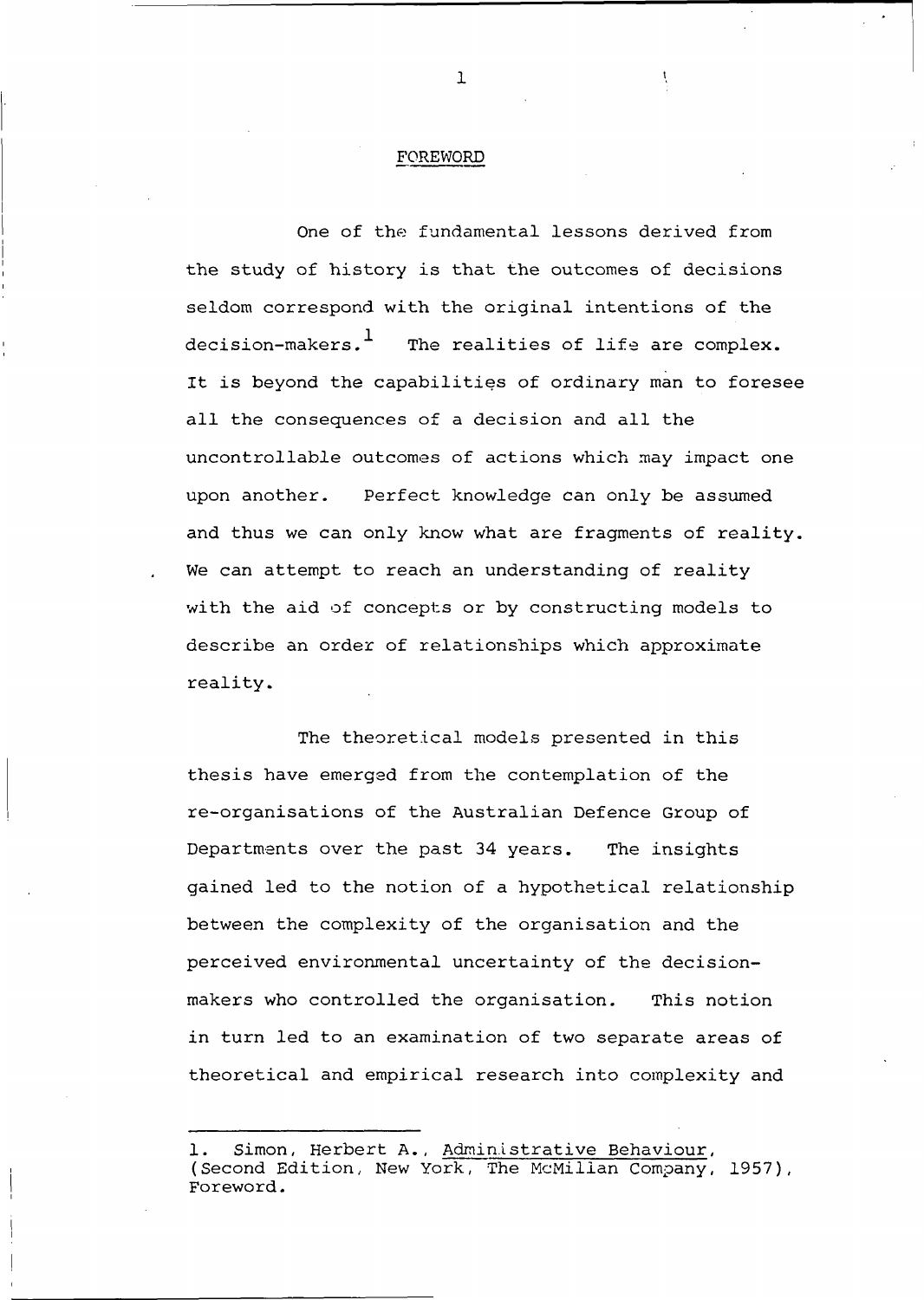uncertainty. In the literature, complexity per se is generally treated as a sub-set of uncertainty. In recent years we have witnessed increasing recognition in various disciplines of the concept of complexity and attempts aimed at its measurement. The two concepts are now being seen more clearly as separate theoretical constructs.

The drawing together of these two separate areas of theoretical and empirical research presented some problems. In order to give the concepts the necessary rigor, Weber's notion of the 'ideal type'<sup>2</sup> was adopted. The use of the notion of the ideal type thus allowed the author to bring some conceptual order to the relationship between uncertainty and complexity. The construction of the ideal type models also allowed judgements to be made about the extent that reality had departed from the ideal type. Shils and Finch describe Weber's methodology of the ideal type as follows:

 $\overline{2}$ 

<sup>1.</sup> Sahal, Devendra, "Elements of an Emerging Theory of Complexity Per Se", Cybernetica, (19:5-37, 1976).

<sup>2. &</sup>quot;An ideal type is formed by the one-sided accentuation of one or more points of view and by the synthesis of a great many diffuse, discrete, more or less present and occasionally absent concrete individual phenomena, which are arranged according to those onesidedly emphasised view points into a unified analytical construct". Shils, E.A. and Finch, H.A., "Max Weber on Shils, E.A. and Finch, H.A., "Max Weber on the Methodology of the Social Sciences", (Glencoe, Illinois, The Free Press, 1949), p.90, quoted in Freund, Julian, The Sociology of Max Weber, (Harmondsworth, Middlesex, England, Penguin University Books, 1972), p.60.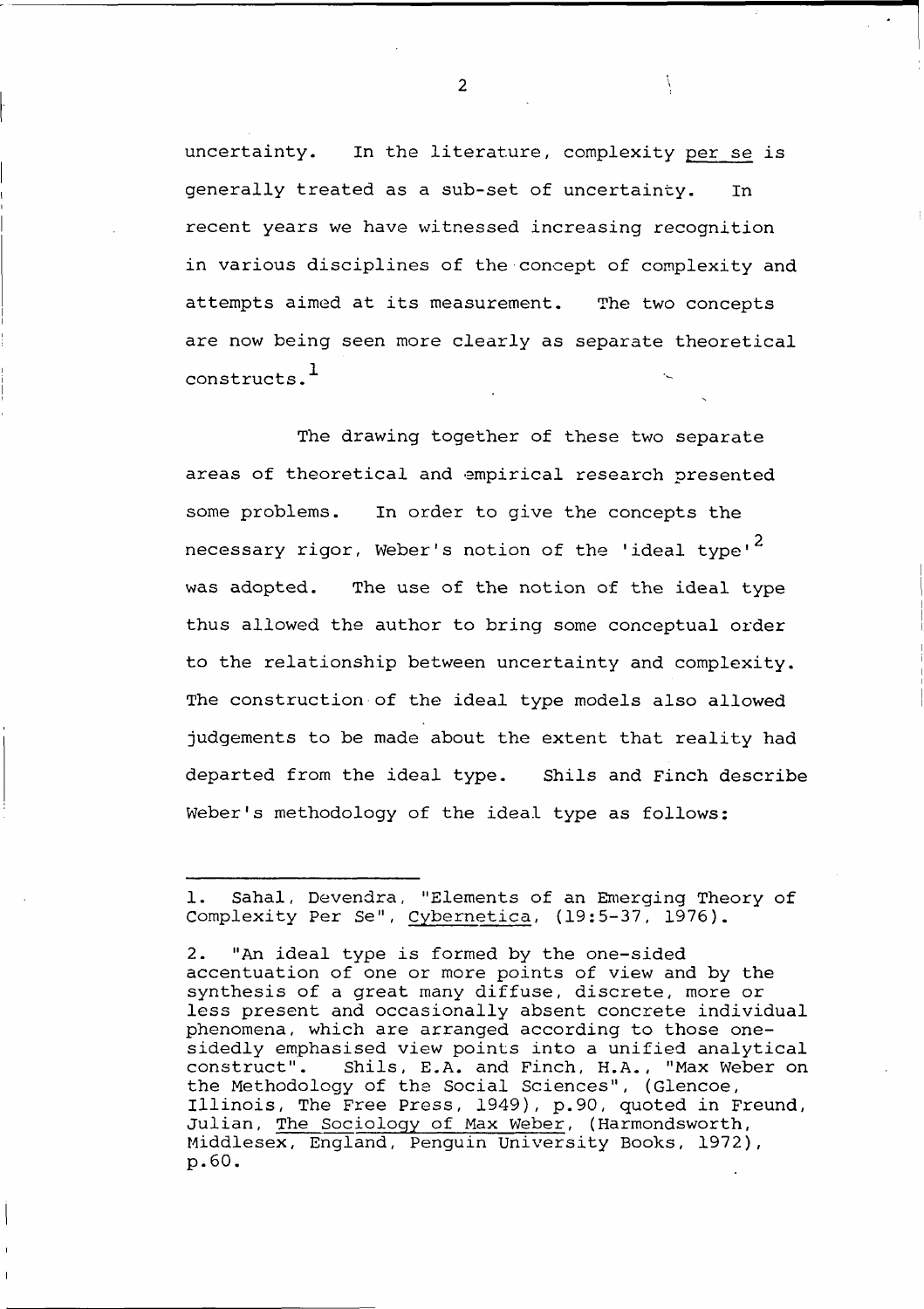"The ideal type is not to be identified with reality in the sense of expressing reality's<br>'true' essence. On the 'true' essence. contrary, precisely because it is unreal and takes us a step away from reality, it enables us to obtain a better intellectual and scientific grasp of reality, although necessarily a fragmented one". $<sup>1</sup>$ </sup>

The methodology followed in this thesis may therefore be described as ideal typical analysis based on empirically derived observations of historically recorded events.

In developing the ideal type models the author took the contingency approach $^{\text{2}}$  to organisational theory and collected and integrated a number of findings based on research of contingency theory propositions. The conceptual links thus established led to the formulation of a hypothetical relationship between organised

## 1. ibid., p.65.

2. The contingency approach is "commonly used in the context of management and organisations ultimately directed toward suggesting and determining managerial practices and/or organisational designs most appropriate for given kinds of conditions or situations. It seeks to understand the significant relationships within and among the organisation's sub-systems and the functions of management, as well as between the organisation and its external environment, and to define patterns of relationships or configurations of variables. In essence, contingency approaches seek to determine the conditions under which a given type of management style, practice, technique or organisational arrangement tends to prove effective and efficient. They can also involve setting forth guidelines or criteria to be employed for making certain kinds of decisions or solving certain<br>types of problems". Richman, Barry M., Farmer, Richman, Barry M., Farmer, Richard N., Management and Organisations, (New York, Random House, 1975), p.534.

 $\overline{3}$ 

V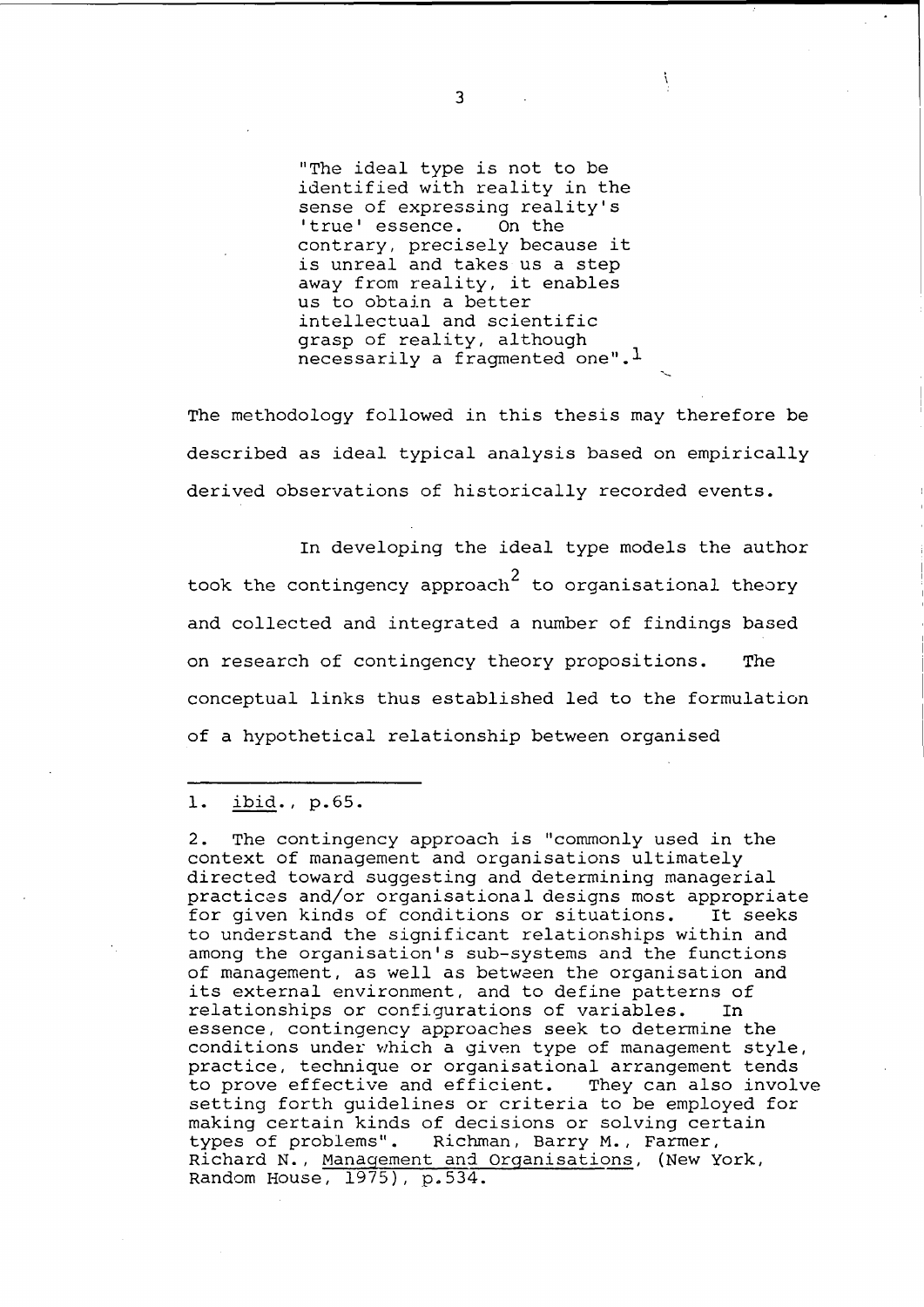complexity and perceived environmental uncertainty which was called 'coping'. In other words the ideal type was a model which described the organised complexity that decision-makers create in order to cope with perceived environmental uncertainty. This organised complexity was in turn defined as the structure of the organisation and the processes by which it accomplished its tasks. In this regard the thesis breaks new ground. While coping is not a new term, it is a new concept in relation to organisational change.

Following development of the Coping Model, the study of the literature revealed the potential existence of optimal levels of complexity and information processing (the latter being defined as the counter-part of perceived environmental uncertainty). Consideration of the potential existence of these optimal levels then led to the formulation of the Overload Model and a typology of the States of Organisations to describe the transition of organisations attempting to cope with overload conditions. The typology has heuristic value in that it enables decision-makers to consider the likely effects of implementing certain organisational design strategies. In other words, the ideal type Overload Model enables the researcher and the decision-maker to make judgements involving causal imputation; we are able to isolate what is unique about certain historical

 $\Delta$ 

Â.

<sup>1.</sup> Coping is defined as dealing successfully with or competently with a situation or problem.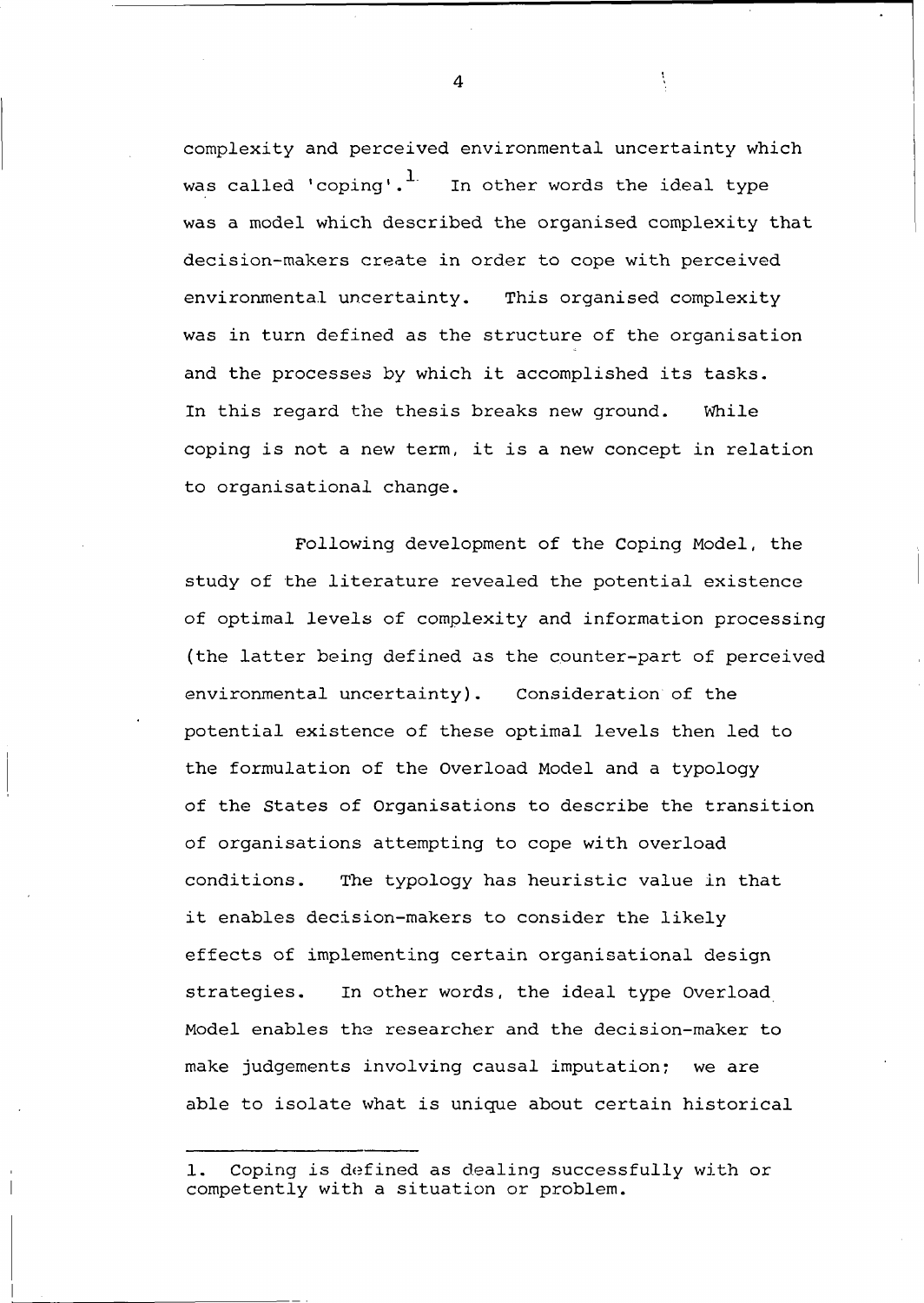events by showing, in each particular case, the extent to which empirical reality has departed from the ideal type. The algebraic treatment inherent in this model is not intended to convey that such an order of precision could exist. The formulations are intended only to bring meaning to complex conceptual processes and to assist in understanding how some organisational problems may be resolved.

In the analysis of a large complex organisation, such as this study of the Australian Defence Group, it is necessary to focus on those individuals responsible for decisions to make organisational changes. In this study these individuals have been called domain decisionmakers because they define the domains of the organisation. This does not imply that these decisionmakers are the only influences on organisational outcomes; because it is accepted that there are an infinite variety of other predictable and unpredictable influences at work. The thesis only attempts to impose an order of relationships on the reality of the organisational changes which occurred.

The organisational changes which have occurred in the Defence Group have been empirically derived from the historical record according to criteria established in the ideal type model. These changes have been arranged in a time-series to allow observations to be made of trends in the intensity and direction of

 $\mathfrak{s}$ 

À.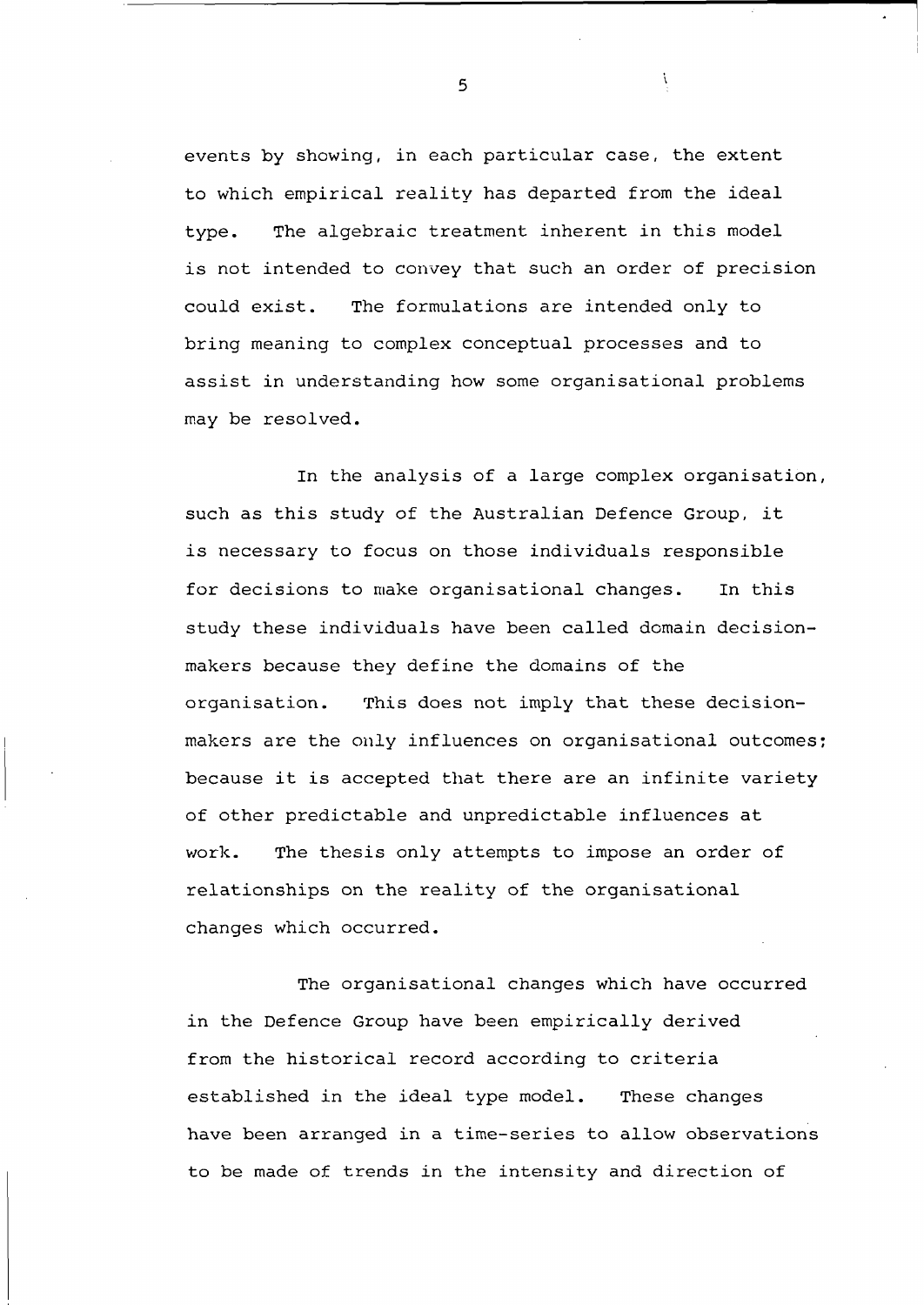change. These observations have in turn allowed judgements to be made about the state of the organisation. Finally it has been possible to identify preferred organisational design strategies in order to avoid the state of overload.

Å.

The time-series of organisational changes shows that there has been a qualitative increase in information processing and organised complexity over the past 34 years and that the organisation is now in a state which has been defined as 'disorganisation'. This state has been reached through organisational changes which have attempted to rationalise, centralise and integrate the structure and process. The dominant design strategy by which these organisational changes were achieved has been described as an investment in vertical information systems. It is argued that the Department of Defence has an over-investment in vertical information systems and that overload can be avoided by adopting strategies described as the creation of lateral relations.

The thesis should be viewed as a first work in developing a theoretical perspective of decision-makers coping with perceived environmental uncertainty through organisational change. The typology of the States of Organisations is offered as a description of the transition to 'overload' as a possible result of continuous organisational change in turbulent

6